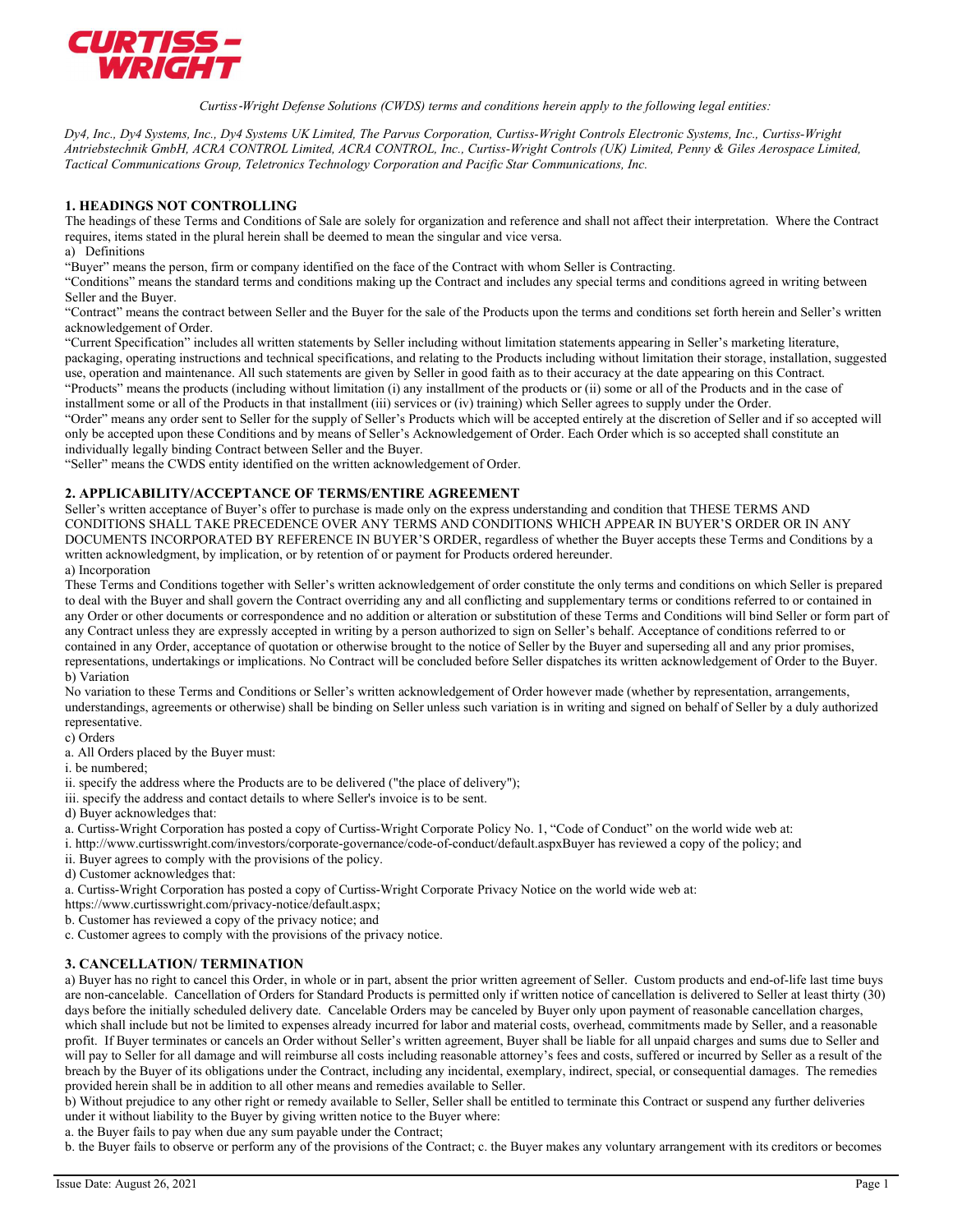

bankrupt or goes into liquidation (otherwise than for the purpose of amalgamation or reconstruction);

d. an encumbrancer takes possession, a receiver is appointed, of any of the property or assets of the Buyer;

e. the Buyer ceases, or threatens to cease, to carry on business; or

f. Seller reasonably **APPREHENDS** that any of the events listed in (iii) to (v) above is about to occur in relation to the Buyer and notifies the Buyer accordingly.

# 4. RESCHEDULES

a) Buyer may be entitled to reschedule a Product shipment not more than once, and only if Buyer gives at least thirty (30) days written notice of such reschedule and the rescheduled shipment date is no later than thirty (30) days after the originally scheduled delivery date for Custom Product, and no later than sixty (60) days after the originally scheduled delivery date for Standard Product.

b) For Custom Product, if Buyer requests a reschedule longer than thirty (30) days and less than four (4) months, Buyer will be charged a reschedule fee of 15% of the value of the rescheduled item(s) which shall be reflected in an Order amendment to document Seller's approval of the reschedule.

# 5. PRICES AND PAYMENTS

a) If included in the quotation, the following Contract Financing/Invoicing Terms shall apply to Orders greater than or equal to \$500,000 US:

- 15% CV Advanced/Installment Payment, invoiced upon Contract award
	- 25% CV Installment Payment, invoiced at the ½ way point between Contract award and the first delivery date
	- 60% Unit Price Installment Payment, invoiced upon each delivery

b) Payment for product support subscriptions and/or Lifecycle Services is due in full at commencement of support.

c) After formal credit approval, payment terms are net thirty (30) days from the date of invoice, unless otherwise specified in the Seller quotation. Otherwise, terms are cash in advance. Buyer shall pay interest on amounts not paid when due, at the rate of 1-1/2% per month. Seller may suspend further deliveries to Buyer until all sums overdue from the Buyer have been paid. Remittances must be made to the address on the invoice. Transportation and installation costs are the sole responsibility of Buyer.

If this Order is issued for the acquisition of Commercial Items or Services related thereto, in support of a US Government Contract, the following FAR clauses shall be incorporated in this Contract, as if fully set forth herein. The terms "Government", "Contracting Officer", and "Contractor" shall be revised to suitably identify the contracting parties (Buyer and Seller) and affect the proper intent of the Clause. Buyer, not the Government, shall administer the installment payment(s) as defined in this Contract:

52.232-29 -- Terms for Financing of Purchases of Commercial Items

52.232-30 -- Installment Payments for Commercial Items

52.232-31 -- Invitation to Propose Financing Terms

# 6. ASSIGNMENT

Neither party shall assign the Contract or any portion thereof without the advance, written consent of the other party, which consent shall not be unreasonably withheld. The non-assigning party shall not have any obligation to an assignee of the assigning party unless such consent is obtained. Notwithstanding the foregoing, Seller may assign the Contract to any entity controlled by or under common control of Curtiss-Wright Corporation.

### 7. WAIVER

Failure by Seller to assert all or any of its rights upon any breach of the Contract shall not be deemed a waiver of such rights either with respect to such breach or any subsequent breach, nor shall any waiver be implied from the acceptance of any payment. No waiver of any right shall extend to or affect any other right Seller may possess, nor shall such waiver extend to any subsequent similar or dissimilar breach.

# 8. INSPECTION AND ACCEPTANCE

All Products shall be deemed accepted upon delivery, unless otherwise stated in Seller's quote. Acceptance shall constitute acknowledgement of full performance by Seller of all obligations under the Contract except as stated in the Limited Warranty provision herein.

# 9. LIMITED WARRANTY

a) Seller warrants that the Products and services delivered to Buyer shall be free from defects in material and workmanship, provided that the Product has not been subjected to accident, abuse, or misuse, and that the Product has been operated in accordance with the Seller's recommendations. Such warranty shall be effective for twelve (12) months after Seller's delivery unless a different term has otherwise been agreed to in writing by Seller. If a Product is determined to be in breach of this warranty, Seller's liability shall be to repair or replace such Product (at Seller's sole discretion and option), which shall be Buyer's sole remedy for such breach of warranty. Software is warranted, if at all, only to the extent provided in the applicable software license, and Seller makes no warranty or representation that the operation of software will be uninterrupted, error free, or that it will meet Buyer's specific requirements. Seller disclaims all liability with respect to Buyer data, including software, stored in returned Products. The warranty does not cover malfunctions, failures or defects resulting from abuse, misuse, accident, alteration, neglect, improper maintenance, or unauthorized or improper repair or installation. EXCEPT AS PROVIDED HEREIN SELLER MAKES NO WARRANTIES OF ANY KIND, EXPRESS, STATUTORY, IMPLIED OR OTHERWISE, INCLUDING ANY WARRANTY OF MERCHANTABILITY, FITNESS FOR A PARTICULAR PURPOSE, OR NONINFRINGEMENT. THIS WARRANTY IS IN LIEU OF ALL OTHER WARRANTIES, EXPRESS OR IMPLIED, WHETHER STATUTORY OR OTHERWISE, AND BUYER WAIVES ALL OTHER WARRANTIES, OBLIGATION OR LIABILITIES, ORAL OR WRITTEN, EXPRESS OR IMPLIED, INCLUDING WITHOUT LIMITATION AN IMPLIED WARRANTY OF COMMERCIAL ACCEPTABILITY OR FITNESS FOR A PARTICULAR PURPOSE. THIS WARRANTY MAY NOT BE EXTENDED OR ALTERED EXCEPT BY WRITTEN AUTHORIZATION OF SELLER.

b) Notwithstanding the foregoing the following warranty conditions shall apply to the following Products:

| Product Type                                                      | Period from Date of Shipment                    |
|-------------------------------------------------------------------|-------------------------------------------------|
| • Parvus Cisco-based products (without extended service contract) | 90 days                                         |
| • Parvus Inactive/End of Life Products                            | 30 days                                         |
| • Parvus Conformal Coated Board-Level Products                    | 30 days                                         |
| • TCG Products                                                    | 6 months                                        |
| • PacStar Products                                                | 90 days                                         |
| • Repaired Product                                                | 90 days or remainder of initial warranty period |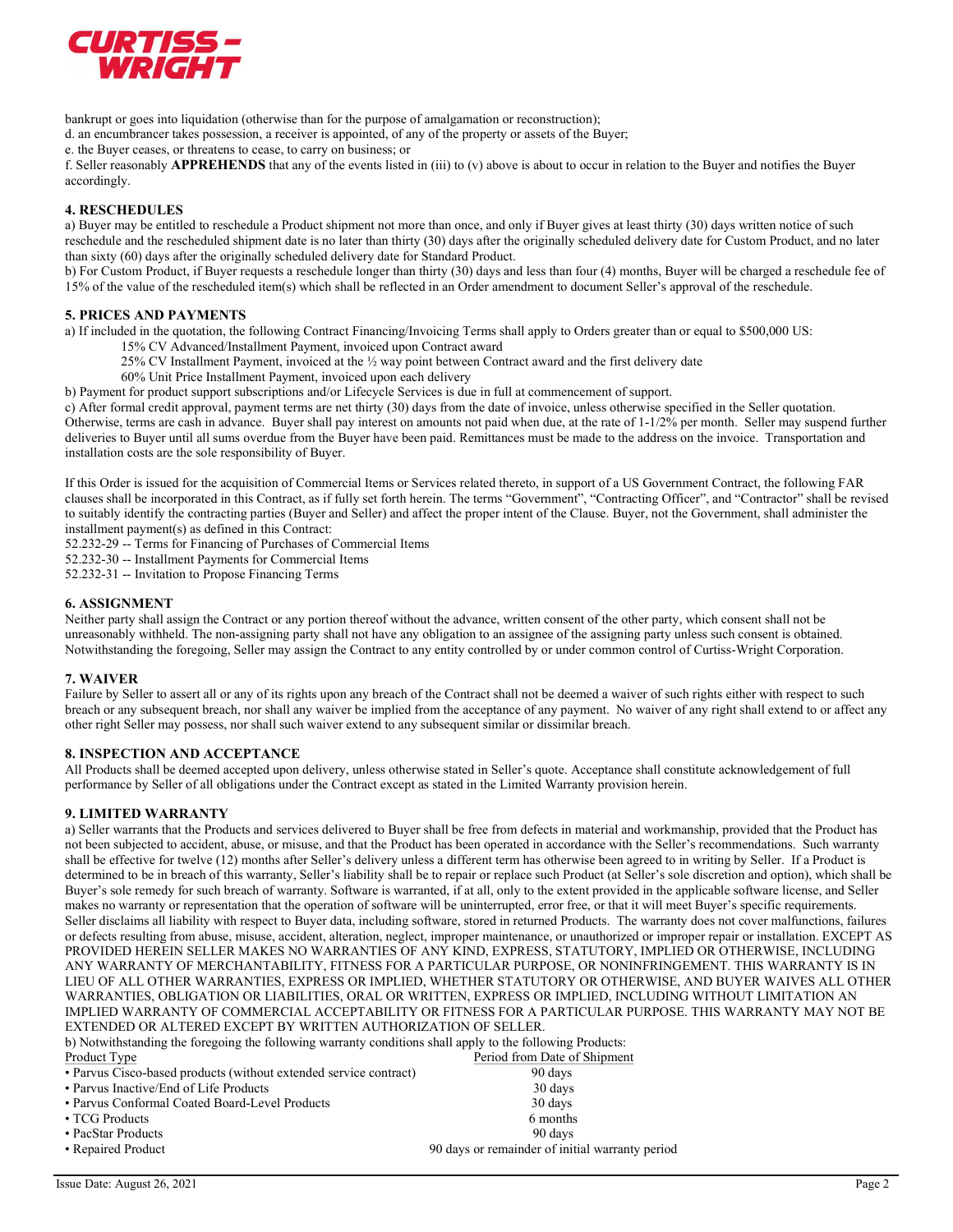

# 10. CHANGES

a) Product Changes. Unless otherwise agreed to in writing by Seller, Seller at all times shall have the right, and is entitled in its sole discretion, to make substitutions, changes, additions or improvements to the Products being delivered under an Order without liability or obligation to incorporate such changes, additions or improvements in any Product manufactured, sold or delivered prior to incorporation of the change, addition or improvement. Such right is only provided that they will not adversely affect form, fit or function of the Product.

b) Order changes. Buyer may at any time, by written notice, without notice to any surety, make changes or additions within the general scope of the Order in any one or more of the following: technical documents, method of shipment or packaging, time and place of inspection, delivery or acceptance and the amount of Buyer/Government furnished material. If such change causes an increase or decrease in the cost of, or the time required for, the performance of any part of the work under the Order, an equitable adjustment shall be made in the price and delivery schedule, or both, and the Order modified accordingly. Any claim by Seller for such adjustment must be made within thirty (30) days of the receipt of such notice. If Buyer and Seller are unable to agree upon an equitable adjustment in the event of any change directed by Buyer, the matter will be resolved in accordance with the "Dispute Resolution" clause 20 or 21, of these Terms and Conditions.

Work on any Product that is stopped or delayed by Buyer for any reason may be subject to a restart fee determined by Seller. Any Product prototypes delivered by Seller will not be upgraded to one or more finished Products without additional cost to Buyer, unless agreed by Seller, in writing, prior to the start of work. Any Buyer request for changes to scheduled delivery dates will not be accepted by Seller unless approved in writing, and may be subject to expedite or delay fees.

### 11. FORCE MAJEURE/EXCUSABLE DELAY

Neither party hereto shall be in default or liable for any delay or failure to comply with the Contract if such delay or failure is due to causes beyond its reasonable control, provided that such party shall notify the other party in writing, within thirty (30) calendar days after discovery of the circumstances attributable to such delay or failure. Force Majeure events include, but are not limited to: a strike or labor dispute, war or act of war (whether or not an actual declaration thereof is made), insurrection, riot or civil commotion, act of public enemy, fire, flood, or other act of God, or any act of government authority (including export requirements/restrictions). In the event of any delay caused by such circumstances, the date of delivery shall, at the discretion of Seller, be deferred for a period equal to the time of loss by reason of the delay. If the excusable delay circumstances extend for six months, either party may, at its option, terminate the Contract under the Cancellation/Termination Clause herein.

# 12. QUALITY ASSURANCE

Where required, Seller will maintain a quality control system to an industry recognized quality standard. Unless otherwise specified, all Products are manufactured in accordance with Seller's standard processes, except that third-party Products supplied by Seller are manufactured under the third-party's quality system.

# 13. RETURN MATERIAL AUTHORIZATION (RMA)

In the event that any Product requires warranty or repair service, a Return Material Authorization (RMA) number, or equivalent repair number, MUST BE OBTAINED FROM Seller BEFORE such can be returned. All returns must be shipped, freight prepaid, to Seller. No unauthorized returns will be accepted by Seller. To obtain an RMA, the following information must be supplied: Product name and part number, serial number, and detailed description of the problem. Following receipt of any request for an RMA, Seller shall inform Buyer of the warranty status of such return. Products returned under a valid warranty claim shall be repaired or replaced at no expense to Buyer, other than costs incurred in returning the same to Seller. Should a returned Product be diagnosed as "no trouble found", Seller will contact Buyer for technical resolution before the Product is returned to Buyer. With regard to out-of-warranty Products, no repair work shall proceed without receipt of a new Order or written authorization from Buyer related to such repairs. If a preliminary assessment indicates that the costs associated with any such repair will approach or exceed original price of the Product, then repairs may not be undertaken, and Buyer will be notified. All work performed on out-of-warranty Products is warranted for ninety (90) days from the date of return shipment to Buyer, provided that Buyer notifies Seller of any warranty claim related to such repairs within such ninety (90) day period.

Defective Products are returned to Seller's factory at the Buyer's expense if so requested by Seller and this condition shall not apply to Products that have been processed or interfered with other than by Seller or which have not been stored, handled or used in accordance with Seller 's instructions. Where the defective Products have been incorporated into or combined with another product of the Buyer, the associated costs of delivery borne by the Buyer referred to above shall not include any costs borne by the Buyer in recalling or replacing the product in which the defective Products have been incorporated.

The Buyer must return the defective Products to Seller within fourteen (14) calendar days' notice. Where the returned Products, upon inspection by Seller, prove not to be defective the Buyer will at Seller 's option pay or refund Seller any associated costs of delivery (including returning the defective Products to Seller) and any storage, testing, inspection and other incidental costs incurred by Seller as a result of the Products having been returned.

A fixed price shall be charged to Buyer for all Product evaluations and/or repairs including Product that is deemed Beyond Physical Repair (BPR) or No Fault Found (NFF). In no event shall the Buyer impose debits on Seller for cost of returned Products.

### 14. TITLE RETENTION AND SECURITY INTEREST

Seller hereby reserves a security interest in Products sold and the proceeds thereof, in the amount of its sales price. Default by the Buyer under the Contract with Seller will result in Seller's right to repossess the Products sold hereunder and without liability to Buyer. These security interests will be satisfied by payment in full. On request of Seller, Buyer will promptly execute financing statements and other instruments which Seller may request to perfect its security interest.

### 15. INSURANCE

Seller shall maintain and carry liability insurance which includes but is not limited to commercial general liability (including product liability and for services to be performed, completed operations liability) in a sum no less than \$5 million, automobile liability in a sum no less than \$5 million, workmen's compensation in an amount no less than the applicable statutory minimum requirement and employer's liability in an amount of no less than \$1 million, with insurance carriers acceptable to Buyer. Seller will, if requested by Buyer, furnish certificates of insurance on the foregoing coverages.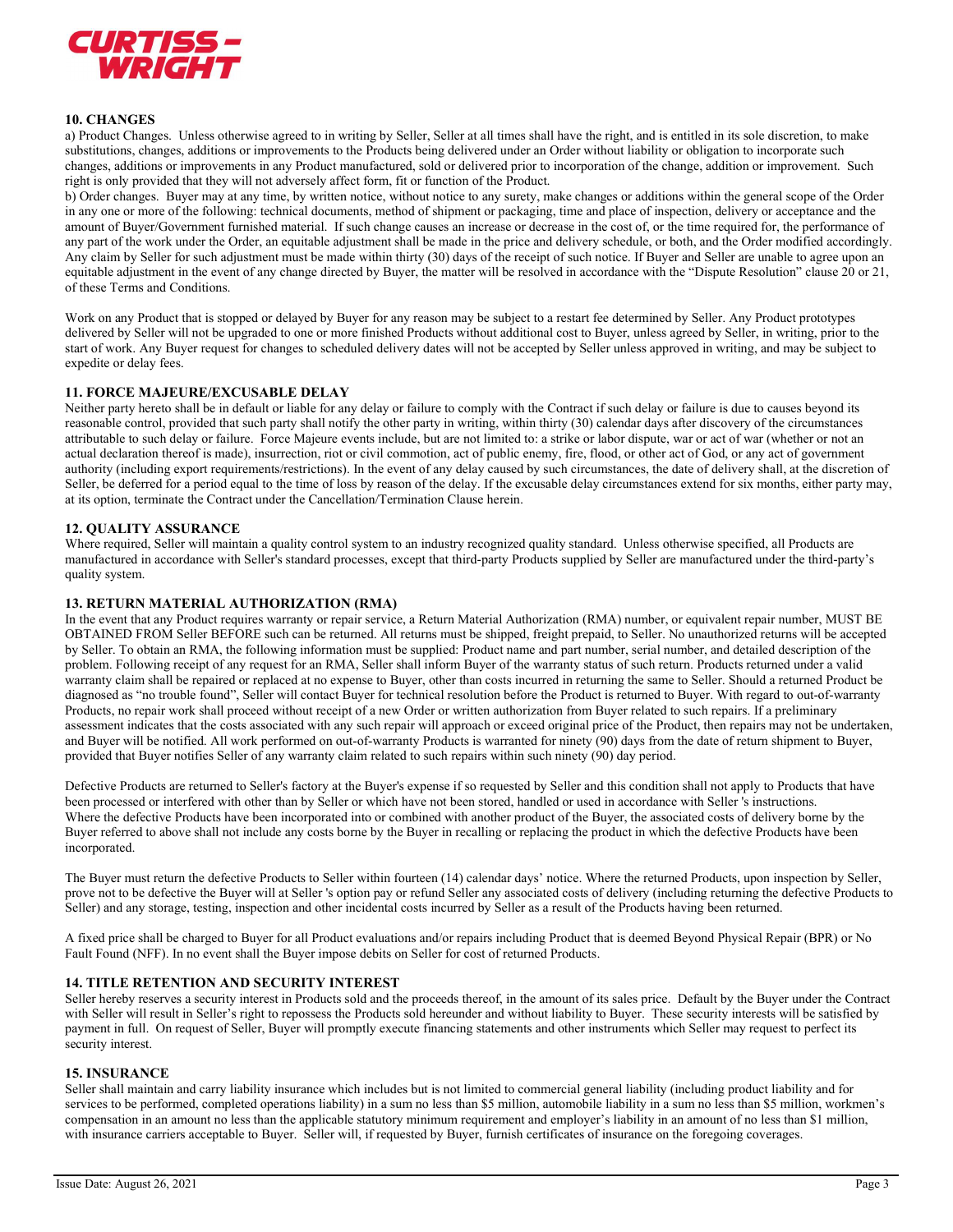

# 16. INTELLECTUAL PROPERTYAND NON-DISCLOSURE

a) Seller is and shall remain the sole and exclusive owner of any and all rights in any intellectual property (including any patents, trademarks, copyrights, and designs) created, designed, or conceived by Seller in connection with or arising out of the work performed by Seller. No work performed by Seller shall be considered a work made for hire. Seller grants Buyer only a limited, nonexclusive, royalty-free license to use the intellectual property embodied in the Product provided, supplied or sold by Seller only as necessary for Buyer to utilize such Product Nothing in any development agreement or otherwise shall be construed as vesting in or transferring to Buyer any ownership of any intellectual property rights.

b) If the Order is in support of a US Government Contract, deliverable technical data will be provided with the following Data Rights in accordance with DFARS 252.227-7013 and 252.227-7015:

a. Non-commercial Technical Data and Software: Limited Data Rights to Technical Data, Restricted Data Rights to Software

b. Commercial Technical Data: Commercial Data Rights

c) Information provided by Seller to Buyer remains the property of Seller. Buyer shall comply with the terms of any proprietary information agreement with Seller, where applicable, and comply with all proprietary information markings and restrictive legends applied by Seller to anything provided hereunder to Buyer. Buyer shall not use any Seller provided information for any purpose except to fulfill its obligations under its contract with its customer and shall not disclose such information to third parties without the prior written consent of Seller. Buyer shall maintain data protection processes and systems sufficient to adequately protect Seller provided information and comply with any law or regulation applicable to such information.

d) Except as required by law, Buyer shall not release any information, or confirmation or denial of same, with respect to this Order or the subject matter hereof, without the prior written approval of Seller. Buyer shall not use "Curtiss-Wright," or any other trademark or logo owned by Seller, without Seller's prior written consent.

# 17. TIME OF DELIVERY AND TITLE

Delivery shall be FCA: Origin, unless otherwise quoted. Title to Products and risk of loss or damage shall pass to the Buyer upon Delivery and Buyer shall be responsible for insuring the Products. All Products shall be packaged in accordance with good commercial practice. Title to Software shall be in accordance with the applicable Shrink Wrap/Software License Agreement.

### 18. LIMITATION OF LIABILITY

SELLERS' maximum liability for any and all claims arising directly or indirectly from the performance of its obligations under any agreement with Buyer, whether resulting from breach of Contract, breach of warranty, tort, products liability, or otherwise, shall not exceed the value of the Order.

Under no circumstances shall Seller or any affiliate of Seller be liable to Buyer for loss of business or profit or any other economic loss, or any incidental, exemplary, indirect, special or consequential damages even if the Seller has been advised of the possibility of such damages.

Notwithstanding the foregoing or anything in the Contract, nothing in this clause shall limit damages in connection with:

- Fraud or willful misconduct;
- Claims that Seller's Products infringe patents of any third party.
- Damages incurred in third party claims for bodily injury, property damage or death to the extent caused by Seller's products.

#### 19. INTELLECTUAL PROPERTY INDEMNITY

Except insofar as an Order calls for Products pursuant to Buyer's designs, drawings or specifications, Seller agrees to pay the amount of any final judgment against Buyer resulting from a suit claiming that any Products manufactured or furnished hereunder, by reason of their manufacture, sale or use, infringes any United States, Canadian or European patent which has issued at date of the Contract, and Buyer's reasonable costs and expenses in defense of such suit if Seller does not undertake the defense thereof, provided Seller is promptly notified of the threat or commencement of such suit and is offered full and exclusive control to conduct the defense or settlement thereof.

Seller's indemnity shall not apply where infringement would not have occurred from the normal use for which the Products were designed. No responsibility is assumed for actual or alleged infringement of any foreign patent. Seller's liability for damages hereunder is limited to those computed solely on the value of any Products sold to Buyer. In no event shall Seller be liable for consequential damages or costs applicable thereto. In the event of any claim that a Product furnished hereunder infringes any United States, Canadian or European patent, Seller may at its option and expense (a) procure for Buyer the right to continue using the Product, or (b) replace or modify the Product so that it becomes non-infringing, or (c) grant Buyer a credit for such Product, less a reasonable depreciation for use, damage, and obsolescence upon its return to Seller. Buyer agrees to pay all costs and expenses incurred by Seller in its defense and the amount of any judgment against Seller, in any suit or proceeding against Seller based upon a claim of infringement resulting solely from the Buyer combining any Product furnished hereunder with any item not manufactured or furnished by Seller or from the sale or use of any such combination by Buyer. In the event any Product to be furnished under the Contract is to be made in accordance with drawings, samples or manufacturing specifications designated by Buyer and is not the design of Seller, Buyer agrees to defend, indemnify and hold Seller harmless to the same extent and subject to the same requirements as set forth in Seller's obligation to Buyer as above. Seller shall not be obligated to defend or be liable for costs and damages from a modification of Product after delivery by Seller, or from other fault or action of Buyer. Seller may decline to make further shipments to Buyer hereunder if infringement has occurred for such reasons. THE RIGHTS AND OBLIGATIONS ABOVE ARE IN LIEU OF ANY OTHER INDEMNITY OR WARRANTY, EXPRESS OR IMPLIED BY SELLER OR BUYER, WITH RESPECT TO INTELLECTUAL PROPERTY (PATENTS, TRADE SECRET, MASK WORKS, TRADEMARKS, COPYRIGHTS, OR THE LIKE).

### 20. SOFTWARE LICENSE

In the event that a software license is provided with the delivery of software by Seller to Buyer, wherein a condition of use of the software is acceptance of a Shrink Wrap/Software license agreement/End User License Agreement ("EULA") ("Shrink Wrap/Software License Agreement/EULA"), the Shrink Wrap/Software License Agreement/EULA shall be controlling. In the absence of a Shrink Wrap/Software License Agreement/EULA or a separate written software license agreement between Buyer and Seller, Buyer and Seller agree to accept the terms and conditions stated below effective the date of the first delivery hereunder:

Subject to the terms and conditions herein, the Seller grants to Buyer a nonexclusive, nontransferable license to use the software or software documentation provided herein: (i) in the course of the normal operation in or with Seller Products, (ii) in the analysis or the formatting of reports using data from such Seller Products or, (iii) on Seller Products or non-Seller products that are used to test, maintain, download, or process information compiled by Seller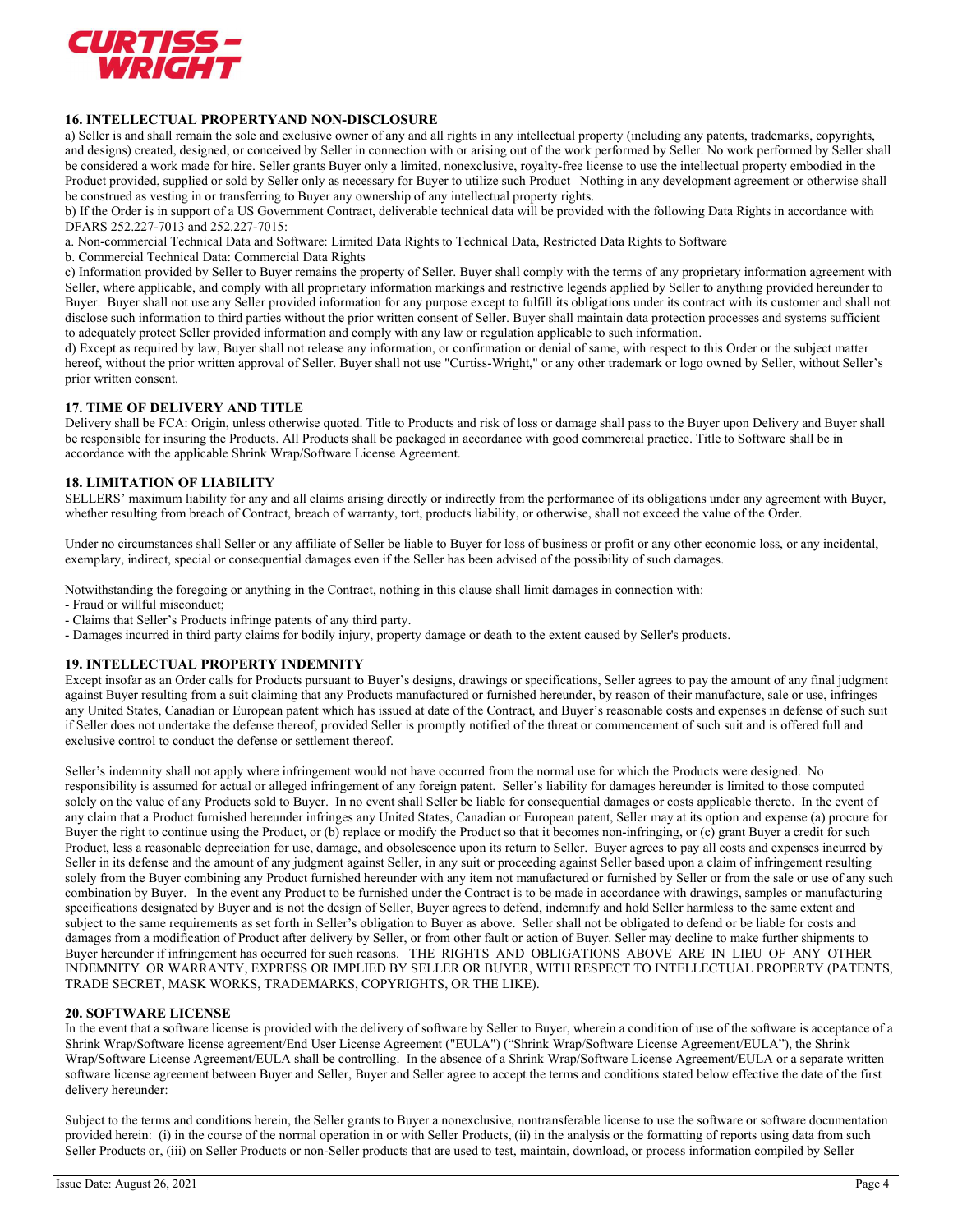

Products. Making copies of software or documentation except for one copy for archive purposes is prohibited unless specifically authorized by Seller in writing. Should such copying be authorized, Buyer will reproduce and include all Seller proprietary and copyright notices and other legends in the same manner that Seller provides such notices and legends, both in and on every copy of licensed software and documentation and in any form.

The software license and rights granted by Seller to Buyer hereunder are personal to Buyer. The licensed software and documentation may not be sublicensed, transferred, or loaned to any other party without Seller's prior express written consent, except that Buyer may transfer the licensed software and documentation in conjunction with the resale of any Product or Seller supplied test equipment in which the licensed software and documentation is installed or with which it is used. Such permission to transfer is contingent upon the transfer of Buyer's agreement to use and protect the confidentiality of the licensed software and documentation under the same or similar terms as those set forth in this software license. Buyer will, however, promptly notify Seller in writing of the transfer of the licensed software and documentation. Buyer agrees to utilize all licensed software and documentation only as authorized herein. Buyer may not either itself or with the assistance of others, make modifications to the licensed software and documentation, including, but not limited to, translating, decompiling, disassembling or reverse assembling, reverse engineering, creating derivative or merged works, or performing any other operation on licensed software and documentation to recover any other operation on licensed software and documentation to recover any portion of the program listing, object code or source code or any information contained therein.

Buyer agrees to accept and retain licensed software and documentation in confidence. Buyer agrees to take appropriate action by instruction, agreement or otherwise with Buyer's employees, or agents or other persons who are permitted access to licensed software and documentation to inform said employees, agents or other persons who may come into contact with it of the confidential nature of licensed software and documentation; and to satisfy its obligations under this software license with respect to use, copying, and protection and security of licensed software and documentation.

This software license is effective as of the date of first delivery hereunder and shall continue until terminated by Buyer for any reason whatsoever upon thirty (30) days prior written notice to Seller, provided Buyer ceases using and either returns or destroys Seller software and documentation; or by Seller, if Buyer does not comply with any of the terms and conditions of this software license and Buyer fails to remedy such failure within thirty (30) days after having received notice from Seller of such failure.

Buyer agrees that it will not use the license software and documentation in the performance of a contract, or subcontract, with any Government in a manner so as to affect Seller rights to licensed software and documentation. If Buyer desires to use the licensed software or documentation in the performance of a contract or subcontract with a Government, prior to such use, Buyer shall consult with Seller as to the procedures and use of restrictive markings required to protect the ownership interest of Seller.

This license is subject to the laws and regulations, and other administrative acts, now or hereinafter in effect, of the United States and other governments and their departments and agencies relative to the exportation and/or re-exportation of licensed software and documentation. Buyer acknowledges that it will be responsible for compliance as necessary with such laws, regulations and administrative acts.

# 21. TAXES

The prices quoted herein do not include sums necessary to cover any taxes, duties or other levies including but not limited to Federal, State, Municipal excise, sales or use taxes or import duties upon the production, sales, distribution, or delivery of Products or furnishing of services hereunder. Any taxes or duties that are due and owing hereunder shall be paid by the Buyer. This clause shall survive the acceptance and complete performance of the Order by the parties herein.

# 22. UNITED STATES GOVERNMENT CONTRACT

If the purchase is identified as made for use under a United States Government contract, only those applicable terms and conditions which are required to be included by the Federal Acquisition Regulation and the Department of Defense Supplement (FAR/DFAR), or by Executive Order of the United States Government and such other clauses as may be agreed to between the parties shall be incorporated herein by reference. These Terms and Conditions and the Shrink Wrap/Software License Agreement, where applicable, shall take precedence in the event of any conflict between the Government Contract Provisions, these Terms and Conditions and/or the Shrink Wrap/Software License Agreement.

# 23. SEVERABILITY

If any provision of these Terms and Conditions of Sale is determined to be illegal, invalid, or unenforceable, for any reason, then such provision shall be deemed stricken for purpose of the dispute in question, and all other provisions shall remain in full force and effect.

# 24. INSOLVENCY/BANKRUPTCY/FINANCIAL DEFAULT

If the Buyer fails to pay any sum due to Seller hereunder, or shall fail to satisfy any of its obligations hereunder and such default shall continue for ten (10) days after the sending by Seller to the Buyer by a registered letter advising of such default, or if the Buyer by the subject of any proceedings under bankruptcy laws or other insolvency laws or be declared subject to judicial supervision or enter into liquidation, Seller shall have the right to immediately repossess the Product and to terminate the Contract. Upon any such termination, the Buyer shall remain liable for all unpaid charges and sums due to Seller and will pay to Seller for all damages and will reimburse all costs including reasonable attorney's fees and costs, suffered or incurred by Seller as a result of the breach by the Buyer of its obligations under the Contract. The remedies provided herein shall be in addition to all other means and remedies available to Seller.

### 25. SETOFF

All amounts that Buyer owes Seller under an Order shall be due and payable according to the terms of such Order. Buyer is prohibited from and shall not set off such amounts or any portion thereof, whether or not liquidated, against sums which Buyer asserts are due it, its parent affiliates, subsidiaries or other divisions or unites under other transactions with Seller, its parents, affiliates, subsidiaries or other divisions or units.

# 26. INDEMNITY

Buyer will indemnify, hold harmless and defend Seller from and against any claims, suits, judgments, expenses or liabilities of any nature (including without limitation all reasonable attorneys' fees) which are threatened or brought against, or are incurred by, Seller arising from any actions, omissions or misrepresentations of Buyer in the use, promotion, or sale of Products or services provided by Seller under the Contract.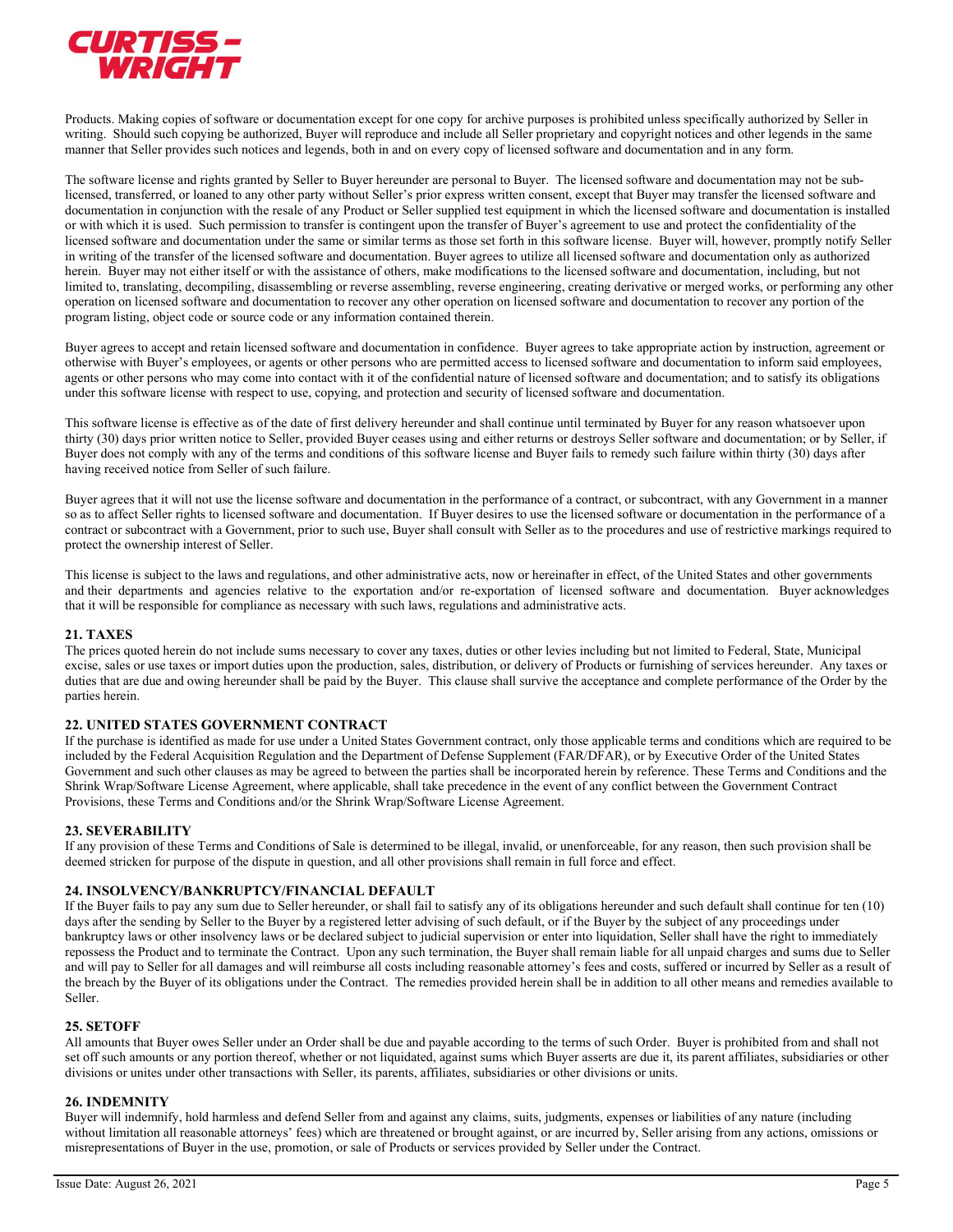

# 27. DISPUTE RESOLUTION (FOR CONTRACTS WITH NON-U.S ENTITIES)

If either party to the Contract is a non-U.S. entity, any dispute, controversy or claim arising out of or relating to the Contract, or the breach, termination or invalidity thereof, shall be settled by arbitration in accordance with the International Chamber of Commerce ("ICC") Rules of Arbitration as in force at the commencement of the arbitration. If the dispute involves \$5 million or less, the arbitration shall be conducted by a sole arbitrator. Either party to the Contract may propose to the other the names of one or more persons, one of whom would serve as the sole arbitrator. If within 30 days after receipt by a party of a proposal made in accordance with this paragraph the parties have not reached agreement on the choice of an arbitrator, the sole arbitrator shall be appointed by the ICC in Accordance with its Rules. If the dispute involves more than \$5 million, the arbitration shall be conducted by a tribunal of three arbitrators, one arbitrator to be named by Seller, one arbitrator to be named by Buyer, and the third arbitrator (who shall serve as the chairperson of the tribunal) to be appointed by the two party-appointed arbitrators. If the two party-appointed arbitrators fail to appoint a third within 15 days of the appointment of the second of the two party-appointed arbitrators, then either party may request that the chairperson be appointed by the ICC in accordance with its Rules of Arbitration. The place of arbitration shall be Geneva, Switzerland. Any arbitral tribunal constituted pursuant to the Contract shall apply the law of England to all disputes. The arbitration shall be conducted in English. The award of the arbitrator shall be final and binding upon the parties and may be entered and/or enforced in any court of competent jurisdiction. The parties acknowledge that the Contract and any award rendered pursuant to it shall be governed by the United Nations Convention on the Recognition and Enforcement of Foreign Arbitral Awards. Notwithstanding the foregoing, Seller may initiate suit in any jurisdiction for protection and enforcement of its intellectual property rights.

# 28. DISPUTE RESOLUTION (FOR CONTRACTS WITH U.S ENTITIES)

If both parties to the Contract are U.S. entities, any controversy or claim arising out of or relating to the Contract or its breach shall be settled by arbitration in accordance with the Commercial Arbitration Rules of the American Arbitration Association then in effect. The parties may agree on the selection of a single arbitrator, but if they cannot so agree, each such party shall select an arbitrator and the two selected arbitrators shall select a third arbitrator. No arbitrator may be affiliated, whether directly or indirectly, with any of the parties, including, without limitation, as an employee, consultant, partner or shareholder. The arbitrator(s) shall permit each of the parties to the Arbitration to engage in a reasonable amount of discovery. In the event either party requests arbitration, the arbitration shall be held in Charlotte, North Carolina. The award by the arbitrator or arbitrators shall be final, and judgment upon the award rendered may be entered in any court having jurisdiction thereof. Notwithstanding the foregoing, Seller may initiate suit in any jurisdiction for protection and enforcement of its intellectual property rights.

### 29. APPLICABLE LAW

The Contract shall be interpreted in accordance with the laws of the State of New York, exclusive of any choice of law provisions. The Seller and Buyer expressly agree to exclude from the Contract the United Nations Convention on Contracts for the International Sale of Products, 1980, and any successor thereto.

Orders placed with Dy4 Systems UK Limited, Primagraphics Limited, ACRA CONTROL Limited, Curtiss-Wright Controls (UK) Limited, Penny & Giles Aerospace Limited, and Specialist Electronics Services Limited shall be interpreted in accordance with English law.

### 30. COST OF COLLECTION AND ATTORNEY FEES

In the event any action is taken by Seller to collect amounts billed to Buyer by Seller, Buyer shall be liable for all costs and expenses incurred by Seller in relation thereto, including legal fees.

### 31. DOCUMENTATION AND MANUALS

All documentation, installation, maintenance, and operations manuals will be in English and in Seller format. Seller retains all rights in and to the documentation and manuals. Copying or translating the documentation or manuals, in whole or in part, into another written or electronic format or language is prohibited unless specifically authorized by Seller in writing. Should such copying be authorized, Buyer will reproduce and include all Seller proprietary and copyright notices and other legends in the same manner that Seller provides such notices and legends. Any translation requirements are Buyer's responsibility.

### 32. DISCONTINUED OR OBSOLETE COMPONENTS

Seller performs sustaining engineering for the benefit of all Buyers. This includes non-contract-specific activities to support improved design and manufacturing, and to replace discontinued and obsolete components. Seller monitors the general marketplace, tries to capture relevant design and availability issues, and then recommends actions to the Buyer. In the event that any component part to complete the future manufacture or future delivery of a Product addressed herein, becomes obsolete or discontinued, Seller shall notify the Buyer and make recommendations on corrective action. Buyer shall determine the proper course of action, fund the necessary changes, and adjust contractual documents and delivery schedules, as appropriate. Other specific actions may be taken if Buyer has contracted for Lifecycle Services.

### 33. LIFE SUPPORT AND NUCLEAR APPLICATIONS

Seller's Products are not authorized for and should not be used as critical components in life support systems or nuclear facility applications without the specific written consent of Seller. As used herein:

a) Life support devices or systems are those which support or sustain life, whose failure to perform, when properly used in accordance with instructions provided, can be reasonably expected to result in personal injury or death.

b) Examples of nuclear facility applications are those (1) in a nuclear reactor, or 2) any device designed or used in connection with the handling, processing packaging, preparation, utilization, fabrication, alloying storing, or disposal of fissionable material or waste products thereof.

Buyer's use of Seller's Products for life support or nuclear facility applications is at Buyer's own risk. Buyer agrees to defend, indemnify, and hold Seller harmless from any and all claims, suits, or expense resulting from such use.

### 34. STOP WORK ORDER

a) Buyer may, by written notification to Seller, require Seller to stop all, or any part of the work called for by this Order for a period of ninety (90) days after written notification is delivered to Seller, and for any further period to which the Parties may agree. The notification shall be specifically identified as a Stop-Work Order (SWO) issued under this clause. Upon receipt of the SWO, Seller shall take all reasonable steps to minimize the incurrence of costs allocable to the Work covered by the SWO during the period of work stoppage. Within a period of ninety (90) days after a SWO is delivered to Seller, or within any extension of that period to which the Parties shall have